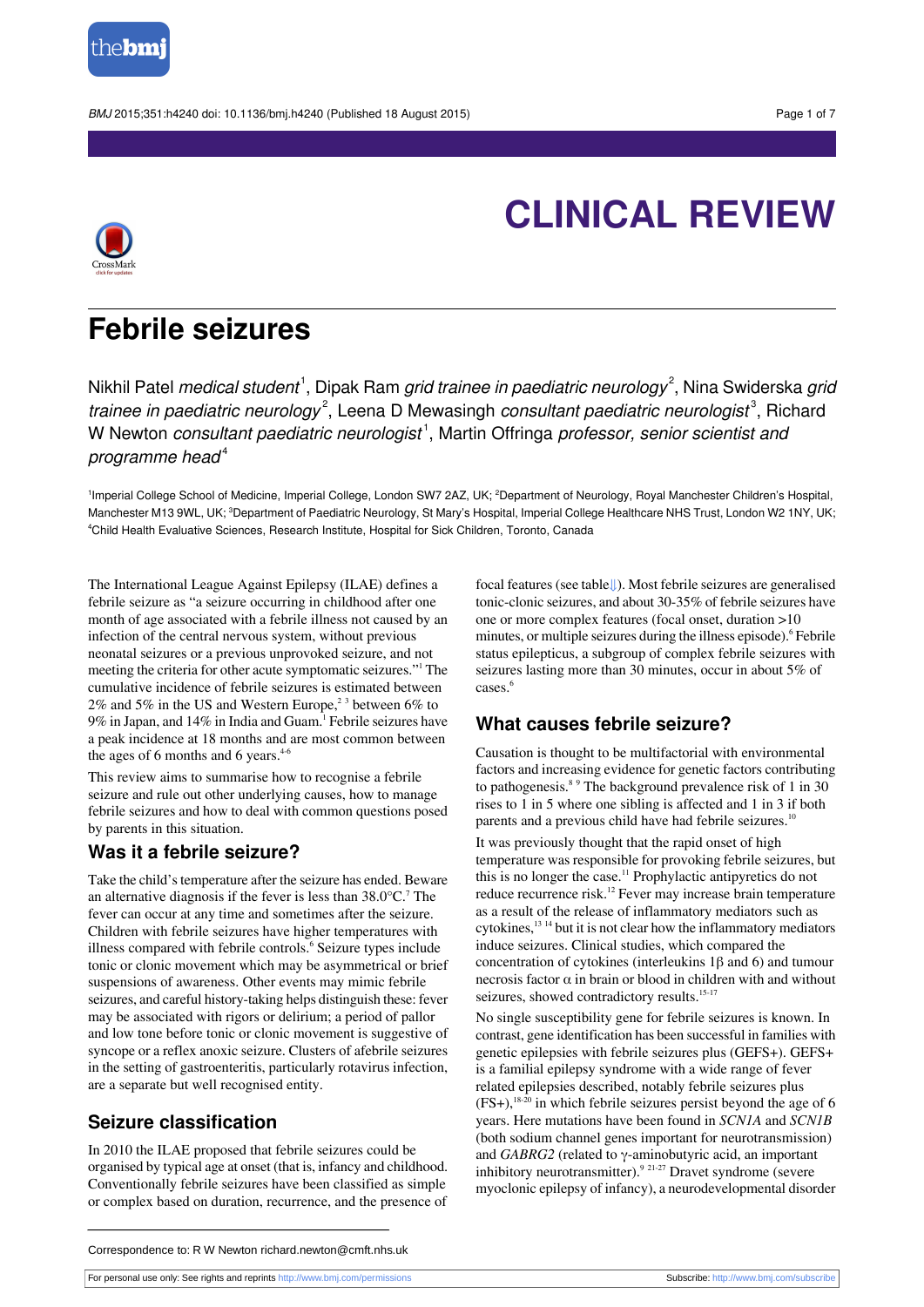#### **The bottom line**

- **•** Febrile seizures are the commonest childhood seizure
- **•** There is a low risk (1 in 40) of developing epilepsy in simple febrile seizures
- **•** Benzodiazepines can be used as rescue treatment for recurrent prolonged febrile seizures
- **•** There is no evidence of benefit for prophylactic antiepileptic drugs
- **•** Children with simple febrile seizures have good cognitive outcomes
- **•** Some children with recurrent or prolonged febrile seizures may have some memory impairment. It is not yet clear if this is permanent or if they "catch up" in time

#### **Sources and selection criteria**

To prepare this review, we consulted the Cochrane Collaboration and Medline and Embase search engines for articles from 2004 onwards. Key words of "febrile convulsion" and "febrile seizure" were used. We also searched these databases before 2004 using similar medical search headings. We focused on high quality randomised controlled trials, meta-analyses, and systematic reviews.

with intractable seizures,<sup>28</sup> often begins with prolonged seizures triggered by fever.<sup>18</sup> <sup>27</sup> The seizure pattern changes with age as myoclonic and later focal seizures evolve. Developmental impairment becomes apparent with time. Dravet syndrome is therefore a form of GEFS+, where mutations in *SCN1A* arise de novo.

## **How can I be sure this is really a febrile seizure?**

A major concern in any febrile child with a seizure is the possibility of central nervous system infection. A seizure in a febrile child can be the only presentation of bacterial meningitis.<sup>29</sup> <sup>30</sup> Since the introduction of vaccines for *Haemophilusinfluenzae* type b and *Streptococcus pneumoniae*, the incidence of bacterial meningitis is substantially reduced. According to a recent systematic review, the overall risk of bacterial meningitis was 0.2% in children with an apparent first simple febrile seizure and 0.6% in children with complex febrile seizure.<sup>31</sup>

As the incidence of bacterial meningitis is low in children with febrile seizures, a lumbar puncture is not indicated routinely. The diagnosis of bacterial meningitis should be based on detailed history taking, thorough clinical examination and the exercise of clinical judgement (see box 1).

## **What other investigations should be considered?**

When central nervous system infection is excluded, the clinician should consider other causes of fever. Although it has been shown that febrile seizures are more likely to occur with respiratory illnesses,<sup>34</sup> any febrile illness may be the cause. Viral upper respiratory infection, otitis media, pneumonia, and gastroenteritis are all common. Urine analysis and urine culture should be considered if a source of infection is not otherwise identifiable.<sup>33</sup> Blood tests (urea and electrolytes profile, full blood count) do not need to be performed routinely. The National Institute for Health and Care Excellence (NICE) offers guidance on the investigation of the febrile child.<sup>7</sup>

## **Is there a link between febrile seizures and epilepsy?**

Febrile seizures can be the first presentation of epilepsy. Careful history and examination will help identify children with an underlying neurological condition. Suspicion of epilepsy should be raised if there was no compelling history of fever, if the

seizure was complex or there were postictal signs, or if the child's development is not age appropriate. Although electroencephalography is not routinely indicated, neuroimaging should be considered in those with prolonged postictal neurological deficits or recurrent complex febrile seizures, and in children with developmental impairment or with signs of a neurocutaneous syndrome.<sup>35</sup>

## **What is the risk of recurrence of febrile seizures?**

Parents should be told that febrile seizures may reoccur. Several cohort studies have found that up to a third of children have a recurrence, and 75% of these occur within one year.<sup>8 36</sup> Risk factors for and risk of recurrence after an initial febrile seizure are provided in box 2. Children with all of these risk factors have up to an 80% chance of having further episodes. Children with none of the cited risk factors have a 4% chance of having a further febrile seizure.<sup>8 36-38</sup>

Increased recurrence risk is associated with young age at onset (<18 months), history of a febrile seizures with a temperature at onset of <39°C, and attendance at a day nursery (presumably reflecting increased viral exposure). $41/42$  Of these, age at onset seems the most constant predictive factor, with 50% of children aged <12 months and 30% of children aged >12 months presenting with a recurrent febrile seizure. A positive family history of epilepsy is not consistently associated with increased recurrence of simple febrile seizure.<sup>4</sup>

### **What is the risk of developing epilepsy?**

Most children with febrile seizures do not develop epilepsy. An epidemiological study of a cohort of 687 children with an initial febrile seizure (simple and complex) showed a fivefold increased risk of developing unprovoked seizures compared with children with no febrile seizures.<sup>43</sup> The risk ranged from 2.4% among children with simple febrile seizures to 6-8% among children with febrile seizures with a single complex feature.

The risk factors for developing epilepsy are distinct from those that are linked to the recurrence of febrile seizures. The three main risk factors are family history of epilepsy, complex febrile seizures, and neurodevelopmental impairment. Studies have shown that having all three of these risks may increase the risk of developing epilepsy to almost  $50\%$ <sup>3 43-45</sup> A retrospective study of 204 children with febrile seizures in the South Korean population identified the same risk factors: late onset of febrile seizures (age >3 years) and febrile seizures with a temperature of <39°C were also significant predictors of unprovoked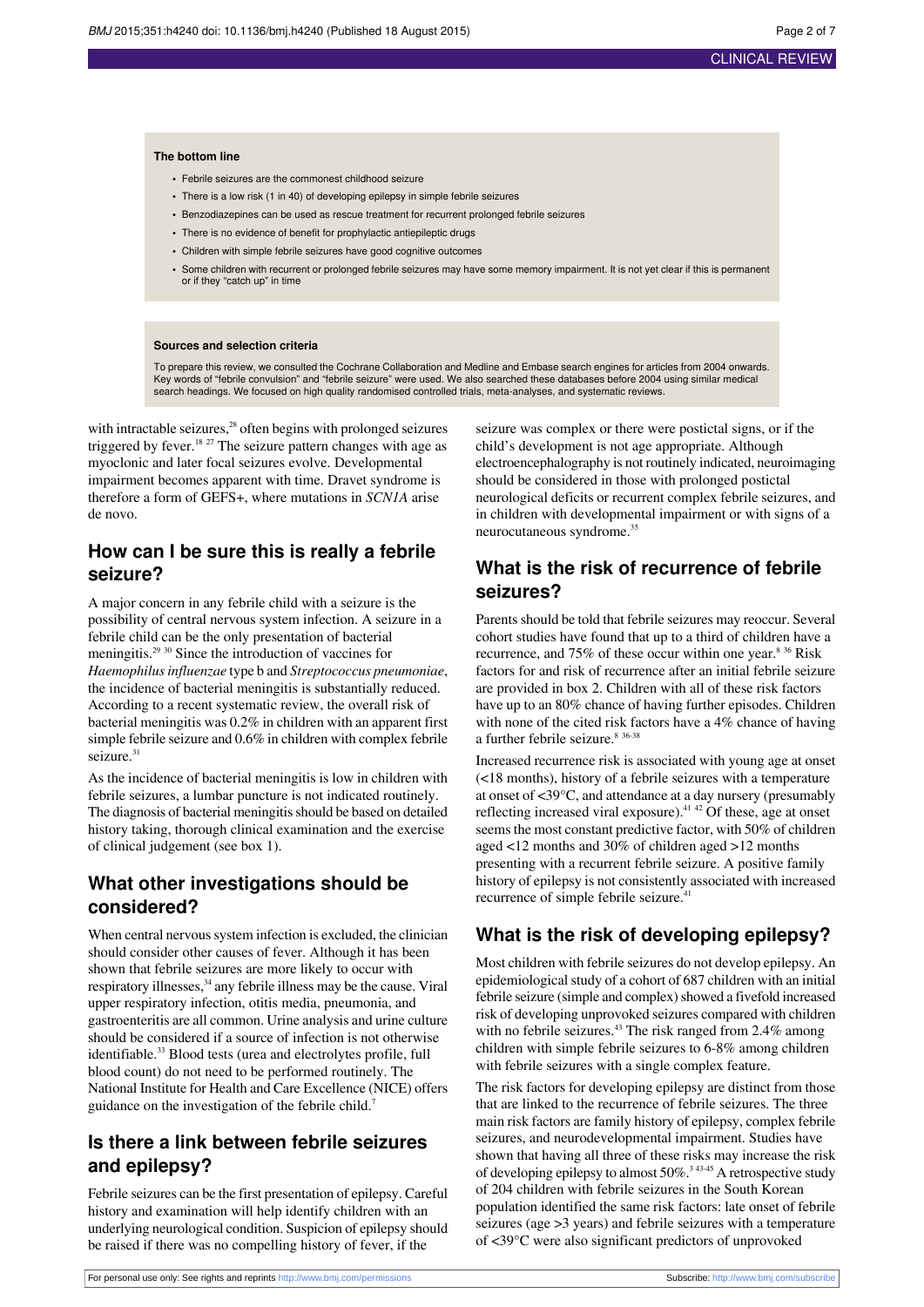#### **Box 1: Red flags suggestive of central nervous system infection31-33**

- **•** History of irritability, decreased feeding, or lethargy
- **•** Complex febrile seizures
- **•** Any physical signs of meningitis or encephalitis (bulging fontanelle, neck stiffness, photophobia, focal neurological signs)
- **•** Prolonged postictal altered consciousness or neurological deficit (>1 hour)
- **•** Drowsiness with limited response to social cues (lasting >1 hour)
- **•** Previous or current treatment with antibiotics
- **•** Incomplete immunisation in children aged 6-18 months against Haemophilus influenzae b and Streptococcus pneumoniae
- **•** In children <2 years old, symptoms and signs of meningeal irritation such as meningism and photophobia may be absent in meningitis and further assessment by a senior paediatrician (or general practitioner with suitable training, depending on the setting) may be required. If there is genuine uncertainty, a lumbar puncture should be performed but postponed if there is reduced consciousness

#### **Box 2: Risk factors for recurrent febrile seizures<sup>10</sup> 36-40**

- **•** Age at onset under 18 months
- **•** History of febrile seizure in a first degree relative
- **•** Relatively low grade of fever associated with seizure (<39°C)
- **•** Shorter duration of fever before seizure (<1 hour)
- **•** Multiple seizures during the same febrile illness
- **•** Day nursery attendance

seizures.<sup>46</sup> Knowledge of these risk factors aid the counselling of parents, who often ask if their child is going to develop epilepsy.

Despite retrospective analyses demonstrating that as many as 35% of adults with temporal lobe epilepsy have a history of complex or prolonged febrile seizures in childhood, $47.48$  deducing a causal link remains difficult and controversial. One theory suggests that prolonged febrile seizures cause hippocampal volume  $loss$ ,  $49-51$  seen on subsequent magnetic resonance imaging. Another hypothesis is that the seizure is due to a pre-existing, previously undetected hippocampal abnormality, caused by an earlier insult or genetic predisposition.<sup>52</sup> <sup>53</sup>. Data from prospective outcome studies of febrile status epilepticus in children have been inconclusive and show contradictory results.<sup>43</sup> 53-56 Further research is required.

### **When should we use benzodiazepines?**

After a first prolonged febrile seizure, or in a child with other factors giving a high risk of recurrence, benzodiazepines(buccal midazolam or rectal diazepam) should be provided to parents on discharge. These should be used in case of an emergency at home, and parents should be given clear advice regarding when and how to use these rescue medications. The usual recommendation is that rescue medication is given if a seizure is continuing beyond  $5$  minutes from onset. $43$ 

Most febrile seizures last less than 10 minutes. Even recurrent brief febrile seizures do not warrant treatment as there is no increased risk of brain injury. Febrile status epilepticus(seizure  $>$ 30 minutes) encompasses 5% of febrile seizures $\degree$  and represents a quarter of all paediatric status epilepticus.<sup>40</sup> It is a risk factor for further prolonged seizures. There may be associated hypoxia, and early termination is important.

The prospective FEBSTAT study included 179 children, aged from 1 month to 6 years presenting with a febrile seizure lasting 30 minutes or more. The study demonstrated that the longer a seizure continues, the less likely it is to stop spontaneously.<sup>57 58</sup> Febrile status epilepticus is not often treated in the time before hospital admission, reflecting concern that benzodiazepines can cause respiratory depression. FEBSTAT showed the need for respiratory support was actually more common in children with

longer seizures. Other studies showed that benzodiazepine treatment of seizure either before hospital arrival or in the emergency department setting did not increase the need for intubation. $596$ 

## **Management of febrile seizures and what to tell parents**

Febrile seizures are usually a very frightening experience for parents but it is crucial to highlight that they are not dangerous and their child will not die from the condition.<sup>61-63</sup> They need advice on the common nature of febrile seizures, the rare association with epilepsy, and reassurance that the tendency diminishes with age as the brain matures. Given the 1 in 3 risk of recurrence, it is important to advise parents on what to do if further febrile seizures occur at home (box 3). Information leaflets (see resources) aid recall.

#### **Is there a role for prophylactic drug management?**

Antipyretics and antiepileptic drugs have been used to prevent recurrence. These interventions were the subject of a Cochrane review in 2012.<sup>65</sup> Randomised trials were reviewed and outcomes assessed as seizure recurrence rates at ages of 6, 12, 18, 24, and 36 months and at 5-6 yearsin intervention and non-intervention groups. Intervention groups included children who received antipyretics or antiepileptic drugs either intermittently (only at times of fever recurrence) or, in the case of antiepileptics, as continuous prophylaxis. Adverse medication effects were assessed in order to compare treatment risks versus benefits.

The systematic review demonstrated no advantage in the use of intermittent ibuprofen, diclofenac, or paracetamol versus placebo in preventing further febrile seizures,<sup>65</sup> a conclusion also drawn by a more recent systematic review.<sup>12</sup> This may be particularly useful as advice for worried parents, who may blame themselves for not administering antipyretics before their child had a febrile seizure.

Given the usually benign nature of febrile seizures and the high risk of adverse effects with medications, there currently is no role for prophylactic antiepileptic drugs in preventing recurrent febrile seizures. No benefit has been shown for the use of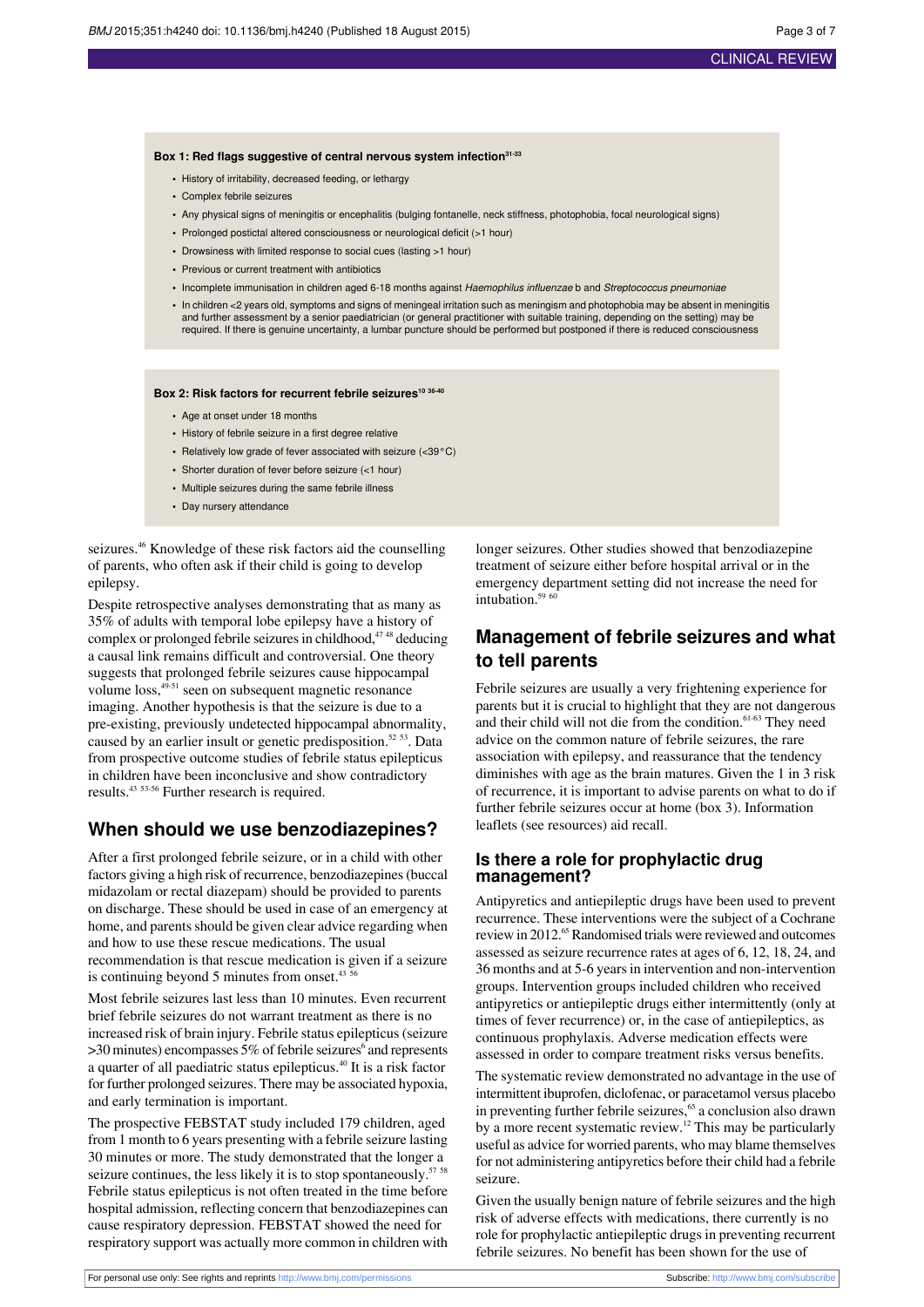#### **Box 3: Advice for parents on initial management of febrile seizures at home<sup>64</sup>**

- **•** Protect the child from injury during the seizure
- **•** Do not restrain the child or put anything in the mouth
- **•** Check the airway and place the child in the recovery position when the seizure stops
- **•** Explain that the child may be sleepy for up to an hour after the seizure
- **•** Seek medical advice if a seizure lasts less than 5 minutes or call an ambulance if the seizure continues for more than 5 minutes
- **•** For a recurrent febrile seizure, administer rescue treatment if the tonic-clonic component last longer than 5 minutes
- **•** Administer buccal midazolam as first line treatment or rectal diazepam if preferred or midazolam is not available
- **•** Parents of children with a high risk of recurrence should receive appropriate training

intermittent oral and rectal diazepam, phenytoin, phenobarbitone, sodium valproate, pyridoxine, and intermittent phenobarbitone versus placebo in preventing febrile seizures. Intermittent clobazam versus placebo at 6 months showed an apparent benefit, but in the control group the recurrence rate of febrile seizures was extremely high at 83.3%, and this result therefore needs replication.<sup>65</sup> More importantly, adverse medication effects were found in up to 30% of recipients.

#### **What is the role of antipyretics?**

Tepid sponging is no longer recommended for febrile children as it may raise core body temperature. Children should not be underdressed nor overdressed.<sup>7</sup> Antipyretics should be used to relieve the distress of feeling ill.<sup>7</sup> Prophylactic use does not reduce recurrence risk.

## **Do febrile seizures have an effect on cognition?**

Parents should be reassured that having a single simple febrile seizure does not pose a threat to a child's cognitive development. Previous population studies have demonstrated normal cognition and intellect in this group of children.<sup>50 66</sup> A UK population based study, which included 381 children with febrile seizures (287 with simple and 94 with complex febrile seizures) reported that those with febrile seizures perform as well as other children in academic performance, intellectually (British ability scales), and behaviourally when assessed at 10 years of age. $66$ 

A 2012 population based cohort study in Rotterdam showed that febrile seizures were not associated with an increased risk of behavioural difficulties or problems in executive functioning.<sup>62</sup> However, children with recurrent febrile seizures, in contrast to those who had a single seizure, had an increased risk of delayed language development. A study of 26 children with prolonged febrile seizures, 15 of whom were followed for an average of one year after their seizure, showed an increased risk of recognition memory impairment. This suggests that memory impairments are not a transient effect of prolonged febrile seizures.<sup>63</sup>

These studies show that the outcome of simple febrile seizures is generally benign, but in children with recurrent or prolonged febrile seizures this may not be the case. Parents should be cautioned about this so that appropriate developmental support is in place should it be required.

Contributors: NP advised on the genetic details. DR and NS performed searches and advised on complex febrile seizures, while LDM advised on simple febrile seizures, and all three partly wrote and reviewed the article. RWN (guarantor) conceived of, designed, partly wrote, and reviewed the article. MO (guarantor) wrote part and critically reviewed the article.

Competing interests: We have read and understood the BMJ Group policy on declaration of interests and have no relevant interests to declare.

Provenance and peer review: Commissioned; externally peer reviewed.

- 1 Commission on Epidemiology and Prognosis of the International League against Epilepsy. Guidelines for epidemiologic studies on epilepsy. Epilepsia 1993;34:592-6.
- 2 Shinnar S. Febrile seizures and mesial temporal sclerosis. Epilepsy Curr 2003;3:115-8. 3 Verity CM, Golding J. Risk of epilepsy after febrile convulsions: a national cohort study. BMJ 1991;303:1373-6.
- 4 Hauser WA. The prevalence and incidence of convulsive disorders in children. *Epilensia* 1994;35:1-6.
- 5 Offringa M, Hazebroek-Kampschreur AAJM, Derksen-Lubsen G. Prevalence of febrile seizures in Dutch school children. Paediatr Perinat Epidemiol 1991;5:181-8.
- 6 Berg AT, Shinnar S. Complex febrile seizures. Epilepsia 1996;37:126-33. National Institute for Health and Care Excellence. Feverish illness in children: Assessment
- and initial management in children younger than 5 years (clinical guideline 160). 2013. [www.nice.org.uk/guidance/cg160](http://www.nice.org.uk/guidance/cg160). 8 Offringa M, Bossuyt PMM, Lubsen J, et al. Risk factors for seizure recurrence in children
- with febrile seizures: a pooled analysis of individual patient data from five studies. J Pediat 1994;124:574-84. 9 Audenaert D, Van Broeckhoven C, De Jonghe P, et al. Genes and loci involved in febrile
- seizures and related epilepsy syndromes. Hum Mut 2006;27:391-401. 10 Knudsen FU. Febrile seizures—treatment and outcome. Brain Dev 1996;18:438-49.
- 11 Berg AT. Are febrile seizures provoked by a rapid rise in temperature? Am J Dis Child 1993;147:1101-3.
- 12 Rosenbloom E, Finkelstein Y, Adams-Webber T, et al. Do antipyretics prevent the recurrence of febrile seizures in children? A systematic review of randomized controlled trials and meta-analysis. Eur J Paediatr Neurol 2013;17:585-8.
- 13 Dubé C, Vezzani A, Behrens M, et al. Interleukin-1beta contributes to the generation of experimental febrile seizures. Ann Neurol 2005;57:152-5.
- 14 Alheim K, Bartfai T. The interleukin-1 system: receptors, ligands, and ICE in the brain and their involvement in the fever response. Ann N Y Acad Sci 1998;840:51-8.
- 15 Haspolat S, Mihçi E, Coşkun M, et al. Interleukin-1beta, tumor necrosis factor-alpha, and nitrite levels in febrile seizures. J Child Neurol 2002;17:749-51.
- 16 Asano T, Ichiki K, Koizumi S, et al. IL-8 in cerebrospinal fluid from children with acute encephalopathy is higher than in that from children with febrile seizure. Scand J Immunol 2010;71:447-51.
- 17 Tomoum HY, Badawy NM, Mostafa AA, et al. Plasma interleukin-1beta levels in children with febrile seizures. J Child Neurol 2007;22:689-92.
- 18 Berg AT, Berkovic SF, Brodie MJ, et al. Revised terminology and concepts for organization of seizures and epilepsies: report of the ILAE Commission on Classification and Terminology, 2005-2009. Epilepsia 2010;51:676-85.
- 19 Tang L, Lu X, Tao Y, et al. SCN1A rs3812718 polymorphism and susceptibility to epilepsy with febrile seizures: s meta-analysis. Gene 2014;533:26-31.
- 20 Kasperaviciute D, Catarino CB, Matarin M, et al. Epilepsy, hippocampal sclerosis and febrile seizures linked by common genetic variation around SCN1A. Brain 2013;136:3140-50.
- 21 Baulac S, Gourfinkel-An I, Nabbout R, et al. Fever, genes, and epilepsy. Lancet Neurol 2004;3:421-30.
- 22 Nakayama J, Arinami T, Nakayama J, et al. Molecular genetics of febrile seizures. Epilepsy Res 2006;70(suppl 1):S190-8.
- 23 Johnson EW, Dubovsky J, Rich SS, et al. Evidence for a novel gene for familial febrile convulsions, FEB2, linked to chromosome 19p in an extended family from the Midwest. Hum Mol Genet 1998;7:63-7.
- 24 Gerard F, Pereira S, Robaglia-Schlupp A, et al. Clinical and genetic analysis of a new multigenerational pedigree with GEFS+ (generalized epilepsy with febrile seizures plus). Epilepsia 2002;43:581-6.
- 25 Nabbout R, Prud'homme JF, Herman A, et al. A locus for simple pure febrile seizures maps to chromosome 6q22-q24. Brain 2002;125:2668-80.
- 26 Kananura C, Haug K, Sander T, et al. A splice-site mutation in GABRG2 associated with
- childhood absence epilepsy and febrile convulsions. Arch Neurol 2002;59:1137-41. 27 Hirose S, Mohney RP, Okada M, et al. The genetics of febrile seizures and related epilepsy syndromes. Brain Dev 2003;25:304-12.
- 28 Zuberi SM, Brunklaus A, Birch R, et al. Genotype-phenotype associations in SCN1A-related epilepsies. Neurology 2011;76:594-600.
- 29 Kneen R, Appleton R. Status epilepticus with fever: how common is meningitis? Arch Dis Child 2005;90:3-4.
- 30 Offringa M, Moyer VA. Evidence based paediatrics: evidence based management of seizures associated with fever. BMJ 2001;323:1111-4.
- 31 Najaf-Zadeh A, Dubos F. Risk of bacterial meningitis in young children with a first seizure in the context of fever: a systematic review and meta-analysis. PLoS One 2013;8:e55270.
- 32 Kimia A, Ben-Joseph EP, Rudloe T, et al. Yield of lumbar puncture among children who present with their first complex febrile seizure. Pediatrics 2010;126:62-9.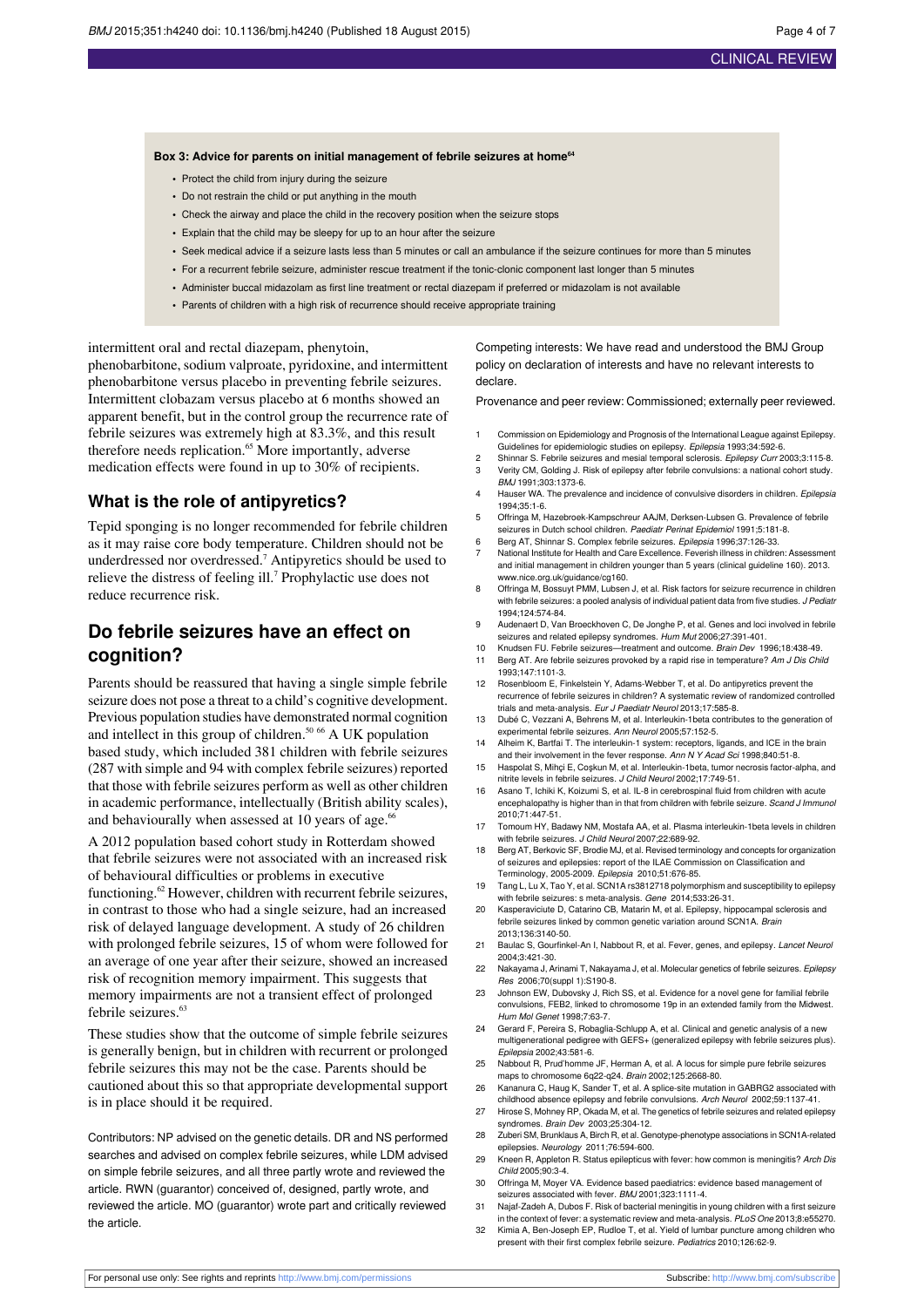### CLINICAL REVIEW

#### **When to seek specialist opinion**

Most children with febrile seizures do not require hospital admission. The incidence of bacterial meningitis is low, and clinical features can help distinguish between the two.

We recommend that children with febrile seizures should have further assessment by a paediatrician (or general practitioner with suitable training, depending on the setting) if they develop

**•** First febrile seizure

- **•** Decreased consciousness level before seizure (use of the Paediatric Glasgow Coma Score is encouraged for an objective record)
- **•** Slow recovery with abnormal behaviour or drowsiness after seizure (consider referral if normal neurological or mental state is not achieved within one hour)
- **•** Clinical signs of meningism (irritability, neck stiffness, photophobia, headache)
- **•** Complex febrile seizures
- **•** Focal neurological deficit on examination
- **•** Unwell child with features of septicaemia
- **•** Unexplained cause of fever

#### **Additional educational resources**

#### Information resources for clinicians

- **•** Patient UK. Febrile convulsions. [www.patient.co.uk/doctor/febrile-convulsions](http://www.patient.co.uk/doctor/febrile-convulsions) Collated information on febrile seizure
- **•** Medscape. Pediatric febrile seizures. <http://emedicine.medscape.com/article/1176205-overview> Collated information on febrile seizure
- **•** NICE Clinical Knowledge Summaries. Febrile seizure. Scenario: Management after a seizure. [http://cks.nice.org.uk/febrile-seizure#!](http://cks.nice.org.uk/febrile-seizure#%21scenariorecommendation) [scenariorecommendation](http://cks.nice.org.uk/febrile-seizure#%21scenariorecommendation)
- A NICE Clinical Knowledge Summary
- Royal Children's Hospital Melbourne. Febrile convulsion. www.rch.org.au/clinicalguide/quideline\_index/Febrile\_Convulsion/ Summary of acute clinical management
- Nottingham Children's Hospital. Febrile seizure guideline. https://www.nuh.nhs.uk/handlers/downloads.ashx?id=43969 Clinical guideline with treatment algorithm

#### Information resources for patients

- **•** NHS choices. Febrile seizures. [www.nhs.uk/conditions/Febrile-convulsions/Pages/Introduction.aspx](http://www.nhs.uk/conditions/Febrile-convulsions/Pages/Introduction.aspx) Comprehensive, well laid out summary of febrile seizure presentation and management
- **•** Guy's and St Thomas' NHS Foundation Trust. Febrile convulsions: Information for parents and carers. [www.evelinalondon.nhs.uk/](http://www.evelinalondon.nhs.uk/resources/patient-information/febrile-convulsion.pdf) [resources/patient-information/febrile-convulsion.pdf](http://www.evelinalondon.nhs.uk/resources/patient-information/febrile-convulsion.pdf) Parents' common questions answered
- **•** Patient UK: Febrile seizure (febrile convulsion). [www.patient.co.uk/health/febrile-seizure-febrile-convulsion](http://www.patient.co.uk/health/febrile-seizure-febrile-convulsion) Useful advice for parents
- AboutKidsHealth. Febrile seizures (convulsions caused by fever). [www.aboutkidshealth.ca/en/healthaz/conditionsanddiseases/](http://www.aboutkidshealth.ca/en/healthaz/conditionsanddiseases/brainandnervoussystemdisorders/pages/febrile-seizures-convulsions-caused-by-fever.aspx) [brainandnervoussystemdisorders/pages/febrile-seizures-convulsions-caused-by-fever.aspx](http://www.aboutkidshealth.ca/en/healthaz/conditionsanddiseases/brainandnervoussystemdisorders/pages/febrile-seizures-convulsions-caused-by-fever.aspx) Short summary, primarily of what to do in the case of acute seizure
- **•** Royal Children's Hospital Melbourne: Febrile convulsions. [www.rch.org.au/kidsinfo/fact\\_sheets/Febrile\\_Convulsions/](http://www.rch.org.au/kidsinfo/fact_sheets/Febrile_Convulsions/) A bulleted fact sheet on care of acute seizure
- 33 Oluwabusi T, Sood SK. Update on the management of simple febrile seizures: emphasis on minimal intervention. Curr Opin Pediatr 2012;24:259-65.
- 34 Teran CG, Medows M, Wong SH, et al. Febrile seizures: current role of the laboratory investigation and source of the fever in the diagnostic approach. Pediatr Emerg Care 2012;28:493-7.
- 35 King EJ, Ferrie CD, Livingston JH, et al. Recovery of consciousness following acute symptomatic seizures due to central nervous system infections in children. Dev Med Child Neurol 2012;54:324-7.
- 36 Berg AT, Shinnar S, Darefsky AS, et al. Predictors of recurrent febrile seizures. A prospective cohort study. Arch Pediatr Adolesc Med 1997;151:371-8.
- 37 Jones T, Jacobsen SJ. Childhood febrile seizures: overview and complications. Int J Med Sci 2007;4:110-4.
- 38 Waruiru C, Appleton R. Febrile seizures: an update. Arch Dis Child 2004;89:751-6.<br>39 Al-Eissa YA. Febrile seizures: rate and risk factors of recurrence. J Child Neurol Al-Eissa YA. Febrile seizures: rate and risk factors of recurrence. J Child Neurol
- 1995;10:315-9. 40 Shinnar S, Pellock JM, Moshe SL, et al. In whom does status epilepticus occur: age-related differences in children. Epilepsia 1997;38:907-14.
- 41 Berg AT, Shinnar S, Hauser WA, et al. Predictors of recurrent febrile seizures: a meta-analytic review. J Pediatr 1990;116:329-37.
- 42 Doose H, Maurer A. Seizure risk in offspring of individuals with a history of febrile convulsions. Eur J Pediatr 1997;156:476-81.
- 43 Annegers JF, Hauser WA, Shirts SB, et al. Factors prognostic of unprovoked seizures after febrile convulsions. N Engl J Med 1987;316:493-8.
- 44 Trinka E, Unterrainer J, Haberlandt UR, et al. Childhood febrile convulsions—which factors determine the subsequent epilepsy syndrome? A retrospective study. Epilepsy Res 2002;50:283-92.
- 45 Sapir D, Leitner Y, Harel S, et al. Unprovoked seizures after complex febrile convulsions. Brain Dev 2000;22:484-6.
- 46 Hwang G, Kang HS, Park SY, et al. Predictors of unprovoked seizure after febrile seizure: short-term outcomes. Brain Dev 2015;37:315-21.
- 47 Thom M, Eriksson S, Martinian L, et al. Temporal lobe sclerosis associated with hippocampal sclerosis in temporal lobe epilepsy: neuropathological features. J Neuro Exp Neurol 2009;68:928-38.
- 48 Cendes F, Andermann F, Dubeau F, et al. Early childhood prolonged febrile convulsions, atrophy and sclerosis of mesial structures, and temporal lobe epilepsy: an MRI volumetric study. Neurology 1993;43:1083-7.
- 49 Provenzale JM, Barboriak DP, VanLandingham K, et al. Hippocampal MRI signal hyperintensity after febrile status epilepticus is predictive of subsequent mesial temporal sclerosis. AJR Am J Roentgenol 2008;190:976-83.
- Yoong M, Martinos M, Chin R, et al. Hippocampal volume loss following convulsive status epilepticus is not limited to prolonged febrile seizures. Epilepsia 2013;54:2108-15.
- 51 Natsume J, Bernasconi N, Miyauchi M, et al. Hippocampal volumes and diffusion-weighted image findings in children with prolonged febrile seizures. Acta Neurol Scand Supp 2007;186:25-8.
- 52 Cendes F. Febrile seizures and mesial temporal sclerosis. Curr Opin Neurol 2004;17:161-4. 53 Koepp MJ. Hippocampal sclerosis: cause or consequence of febrile seizures. J Neurol Neurosurg Psychiatry 2000;69:716-7.
- 54 Tarkka R, Paakko E, Pyhtinen J, et al. Febrile seizures and mesial temporal sclerosis: no association in a long-term follow-up study. Neurology 2003;60:215-8.
- 55 Berg AT, Shinnar S, Levy SR, et al. Childhood-onset epilepsy with and without preceeding febrile seizures. Neurology 1999;53:1742-8.
- 56 National Institute for Health and Care Excellence. NICE Pathways. Treating prolonged or repeated seizures and convulsive status epilepticus. [http://pathways.nice.org.uk/](http://pathways.nice.org.uk/pathways/epilepsy#path=view%3A/pathways/epilepsy/treating-prolonged-or-repeated-seizures-and-convulsive-status-epilepticus.xml&content=view-index) [pathways/epilepsy#path=view%3A/pathways/epilepsy/treating-prolonged-or-repeated](http://pathways.nice.org.uk/pathways/epilepsy#path=view%3A/pathways/epilepsy/treating-prolonged-or-repeated-seizures-and-convulsive-status-epilepticus.xml&content=view-index)[seizures-and-convulsive-status-epilepticus.xml&content=view-index.](http://pathways.nice.org.uk/pathways/epilepsy#path=view%3A/pathways/epilepsy/treating-prolonged-or-repeated-seizures-and-convulsive-status-epilepticus.xml&content=view-index)
- 57 Shinnar S, Hesdorffer DC, Nordli DR Jr, et al. Phenomenology of prolonged febrile seizures: results of the FEBSTAT study. Neurology 2008;71:170.
- 58 Seinfield S, Shinnar S, Sun S, et al. Emergency management of febrile status epilepticus. Epilepsia 2014;55:388-95.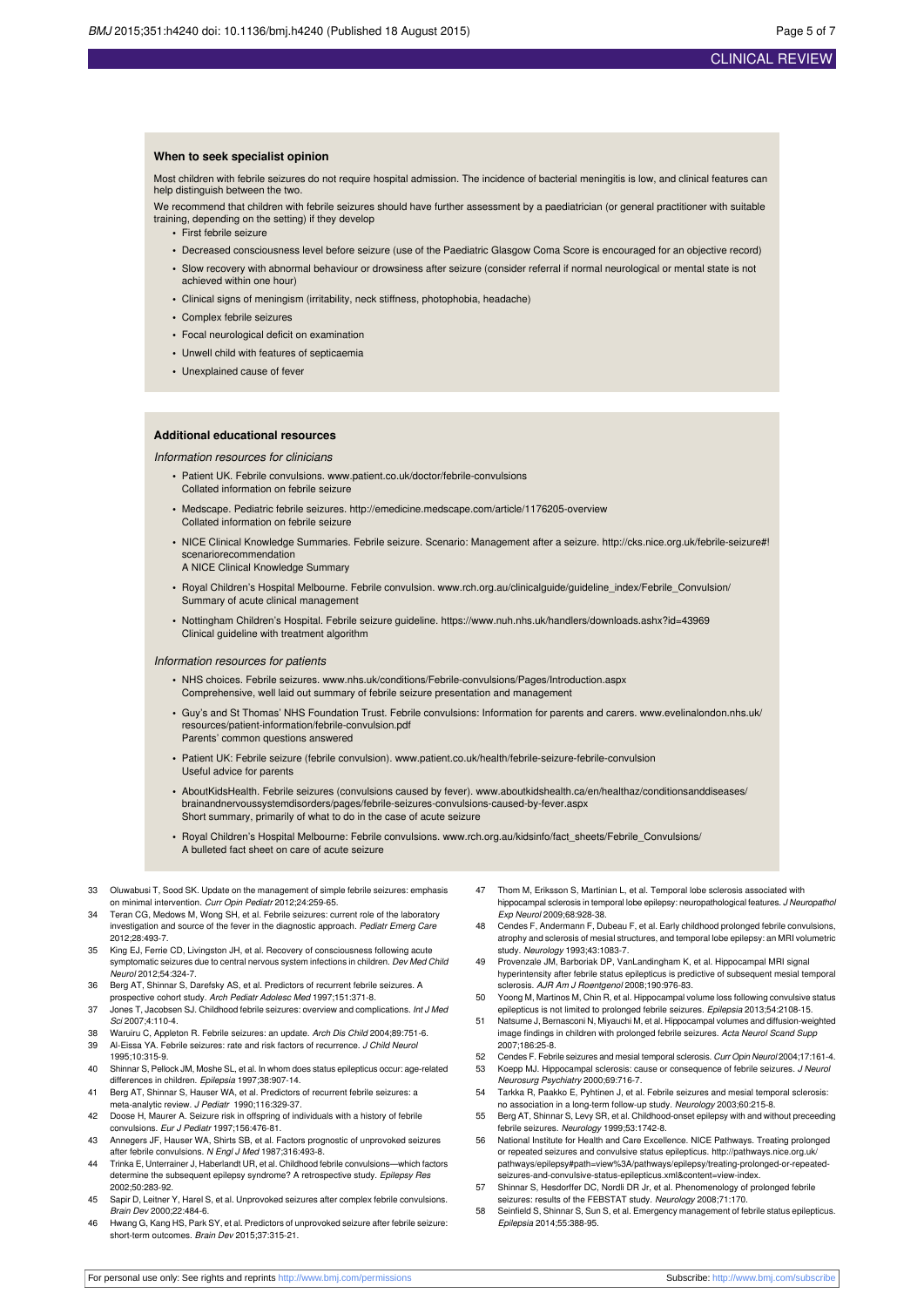- 59 Alldredge BK, Gelb AM, Isaacs SM, et al. A comparison of lorazepam, diazepam, and placebo for the treatment of out-of-hospital status epilepticus. N Engl J Med 2001;345:631-7.
- 60 Alldredge BK, Wall DB, Ferriero DM. Effect of prehospital treatment on the outcome of status epilepticus in children. Pediatr Neurol 1995;12:213-6.
- 61 Verity CM. Do seizures damage the brain? The epidemiological evidence. Arch Dis Child 1998;78:78-84.
- 62 Visser AM, Jaddoe VW, Ghassabian A, et al. Febrile seizures and behavioural and cognitive outcomes in preschool children: the Generation R study*. Dev Med Child Neurol*<br>2012;54:1006-11.
- 63 Martinos MM, Yoong M, Patil S, et al. Recognition memory is impaired in children after prolonged febrile seizures. Brain 2012;135:3153-64.
- 64 National Institute for Health and Care Excellence. Clinical Knowledge Summaries. Febrile seizure: management after a seizure. 2013. [http://cks.nice.org.uk/febrile-seizure#!](http://cks.nice.org.uk/febrile-seizure#!scenariorecommendation) [scenariorecommendation.](http://cks.nice.org.uk/febrile-seizure#!scenariorecommendation)
- 65 Offringa M, Newton R. Prophylactic drug management for febrile seizures in children.
- Cochrane Database Syst Rev 2012;4:CD003031.<br>66 Verity CM, Greenwood R, Golding J. Long-term intellectual and behavioral outcomes of children with febrile convulsions. N Engl J Med 1998;338:1723-8.

#### Cite this as: BMJ 2015;351:h4240

© BMJ Publishing Group Ltd 2015